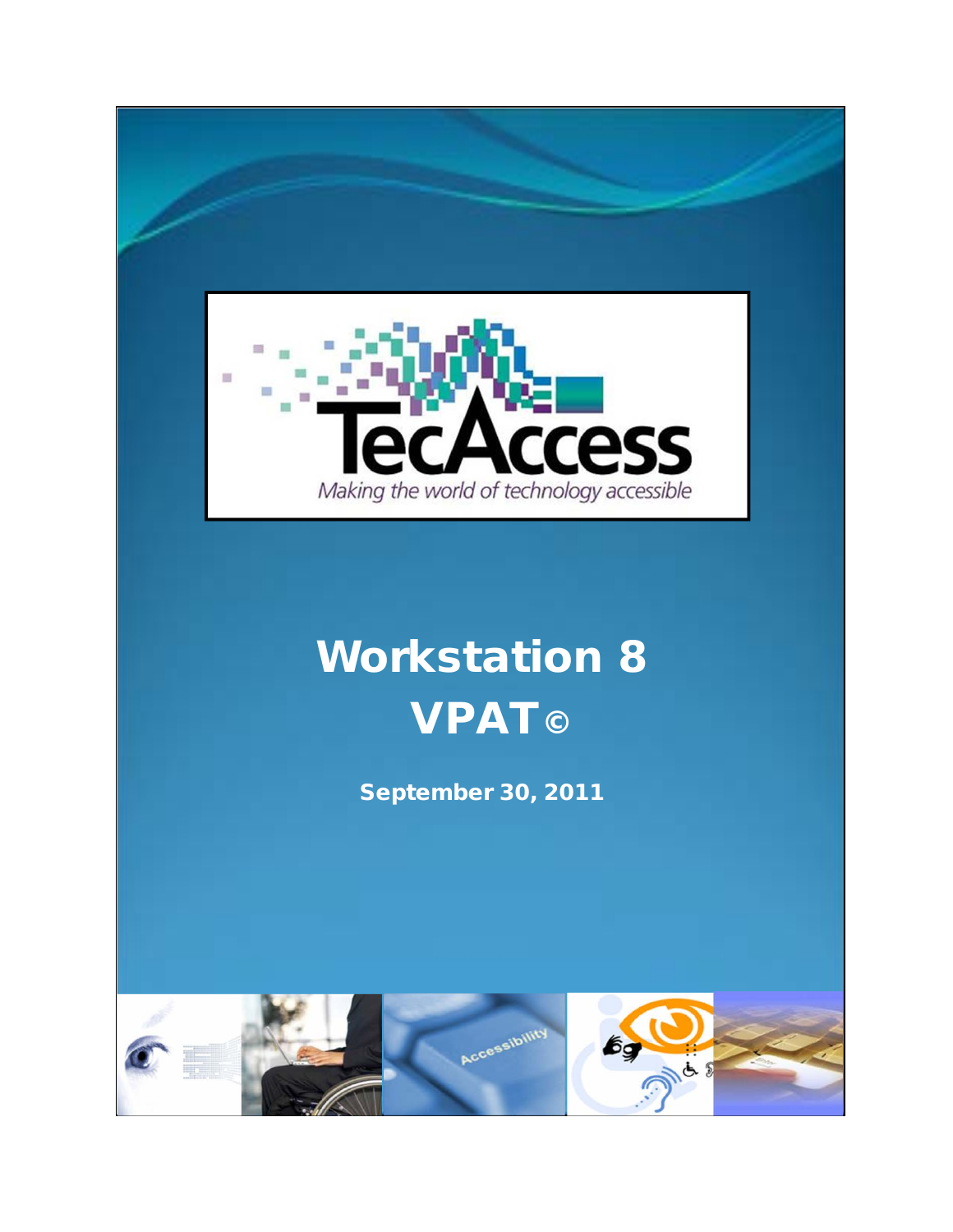

# **VPAT©**

Since the VPAT must be comprehensive, all Section 508 issues on all pages must be corrected to sustain compliance.

| <b>Criteria</b>                                                                    | <b>Supporting</b><br><b>Features</b>      | <b>Remarks and Explanations</b>                            |
|------------------------------------------------------------------------------------|-------------------------------------------|------------------------------------------------------------|
| Section 1194.21 Software Applications<br>and Operating Systems                     | Supports with<br><b>Exceptions</b>        | Please refer to the 1194.21 section for<br><u>details.</u> |
| Section 1194.22 Web-based Intranet<br>and Internet Information and<br>Applications | Not Applicable                            | Does Not Support                                           |
| Section 1194.23 Telecommunications<br>Products                                     | Not Applicable                            | Not Applicable                                             |
| Section 1194.24 Video and Multi-<br>media Products                                 | Not Applicable                            | Not Applicable                                             |
| Section 1194.25 Self-Contained,<br><b>Closed Products</b>                          | Not Applicable                            | Not Applicable                                             |
| Section 1194.26 Desktop and Portable<br>Computers                                  | Not Applicable                            | Not Applicable                                             |
| Section 1194.31 Functional<br>Performance Criteria                                 | <b>Supports with</b><br><b>Exceptions</b> | Please refer to the 1194.31 section for<br>details.        |
| Section 1194.41 Information,<br>Documentation, and Support                         | <b>Supports</b>                           | Please refer to the 1194.41 section for<br>details.        |

#### **Support Levels**

| <b>Support Level</b>                                       | <b>Description</b>                                                                                                                                                                |
|------------------------------------------------------------|-----------------------------------------------------------------------------------------------------------------------------------------------------------------------------------|
| <b>Supports</b>                                            | Use this language when you determine the product<br>fully meets the letter and intent of the Criteria.                                                                            |
| <b>Supports with Exceptions/Minor</b><br><b>Exceptions</b> | Use this language when you determine the product<br>does not fully meet the letter and intent of the<br>Criteria, but provides some level of access relative to<br>lthe Criteria. |
| <b>Supports through Equivalent</b><br><b>Facilitation</b>  | Use this language when you have identified an<br>alternate way to meet the intent of the Criteria or<br>when the product does not fully meet the intent of<br>lthe Criteria.      |

TecAccess LLC 2410 Granite Ridge Road Building A, Unit 1 Rockville, VA 23146 **CONFIDENTIAL AND PROPRIETARY**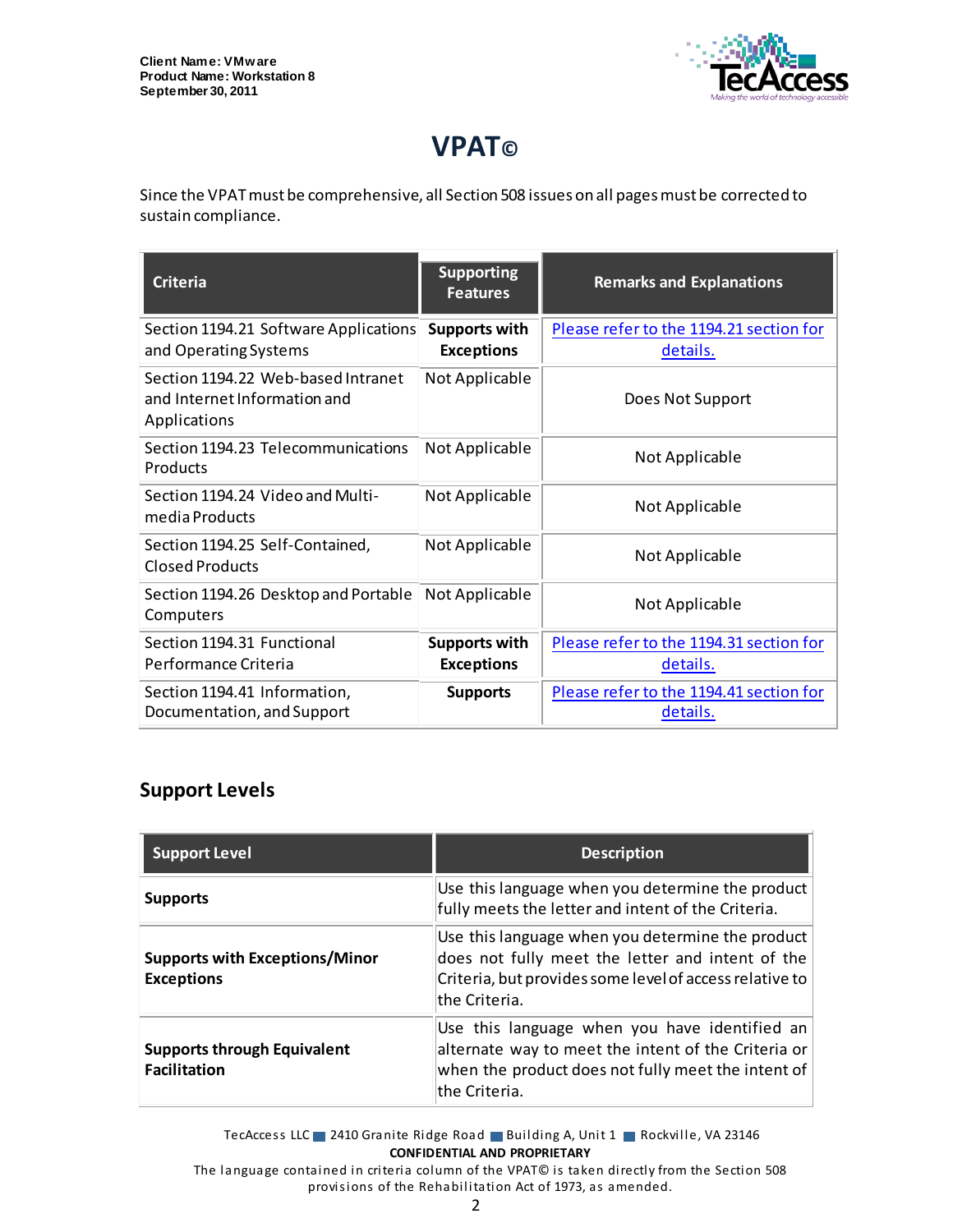

| <b>Support Level</b>                                                | <b>Description</b>                                                                                                                                                                                                                                                                                                                                  |
|---------------------------------------------------------------------|-----------------------------------------------------------------------------------------------------------------------------------------------------------------------------------------------------------------------------------------------------------------------------------------------------------------------------------------------------|
| Supports when combined with<br><b>Compatible AT</b>                 | Use this language when you determine the product<br>fully meets the letter and intent of the Criteria when<br>used in combination with Compatible Assistive<br>Technology ("AT"). For example, many software<br>programs can provide speech output when<br>combined with a compatible screen reader<br>(commonly used AT for people who are blind). |
| <b>Does Not Support</b>                                             | Use this language when you determine the product<br>does not meet the letter or intent of the Criteria.                                                                                                                                                                                                                                             |
| <b>Not Applicable</b>                                               | Use this language when you determine the Criteria<br>does not apply to the specific product.                                                                                                                                                                                                                                                        |
| Not Applicable - Fundamental<br><b>Alteration Exception Applies</b> | Use this language when you determine a<br>Fundamental Alteration of the product would be<br>required to meet the Criteria (see the access board's<br>standards for the definition of "fundamental<br>alteration").                                                                                                                                  |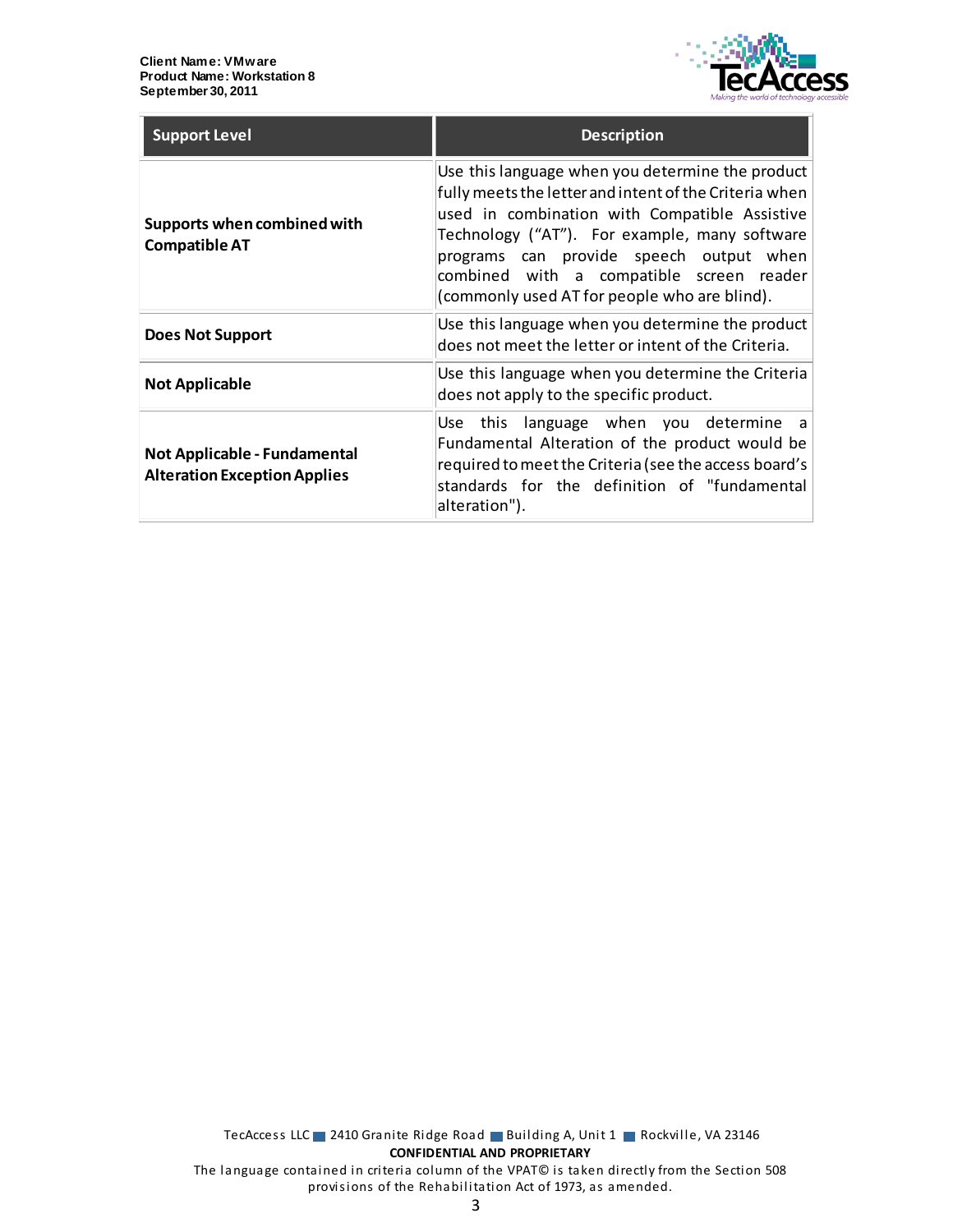

# <span id="page-3-0"></span>**§1194.21 Software Applications and Operating Systems**

| <b>Criteria</b>                                                                                                                                                                                                                                                                                                                                                                                                                                                                                                                                                                                      | <b>Support Level</b>                      | <b>Remarks and Explanations</b>                                                                                                                                                                                                                                     |
|------------------------------------------------------------------------------------------------------------------------------------------------------------------------------------------------------------------------------------------------------------------------------------------------------------------------------------------------------------------------------------------------------------------------------------------------------------------------------------------------------------------------------------------------------------------------------------------------------|-------------------------------------------|---------------------------------------------------------------------------------------------------------------------------------------------------------------------------------------------------------------------------------------------------------------------|
| (a) When software is designed to<br>run on a system that has a<br>keyboard, product functions shall<br>be executable from a keyboard<br>where the function itself or the<br>result of performing a function<br>can be discerned textually.                                                                                                                                                                                                                                                                                                                                                           | <b>Supports with</b><br><b>Exceptions</b> | <b>VMware Workstation 8 provides</b><br>keyboard shortcuts for the most<br>frequently used features and most<br>controls are keyboard accessible. Focus<br>control, such as moving between panes<br>in the Workstation UI, however, are not<br>keyboard accessible. |
| (b) Applications shall not disrupt<br>or disable activated features of<br>other products that are identified<br>as accessibility features, where<br>those features are developed and<br>documented according to industry<br>standards. Applications also shall<br>not disrupt or disable activated<br>features of any operating system<br>that are identified as accessibility<br>features where the application<br>programming interface for those<br>accessibility features has been<br>documented by the manufacturer<br>of the operating system and is<br>available to the product<br>developer. | <b>Supports</b>                           | VMware Workstation does not disrupt<br>accessibility features.                                                                                                                                                                                                      |
| (c) A well-defined on-screen<br>indication of the current focus<br>shall be provided that moves<br>among interactive interface<br>elements as the input focus<br>changes. The focus shall be<br>programmatically exposed so that<br>Assistive Technology can track<br>focus and focus changes. (Related<br>to well-defined focus control<br>which will also be visually<br>indicative).                                                                                                                                                                                                              | <b>Does Not Support</b>                   | VMware Workstation provides visual<br>focus that is trackable by some assistive<br>technology products; however,<br>programmatic focus is not available on<br>many UI elements such as the menu bar,<br>library tree view and tab views.                            |
| (d) Sufficient information about a<br>user interface element including<br>the identity, operation and state<br>of the element shall be available<br>to Assistive Technology. When an                                                                                                                                                                                                                                                                                                                                                                                                                 | <b>Does Not Support</b>                   | VMware Workstation provides textual<br>identity for most controls; however, role<br>and state information is not available for<br>some controls including buttons inside<br>tab views, the menu bar,                                                                |

TecAccess LLC 2410 Granite Ridge Road Building A, Unit 1 Rockville, VA 23146 **CONFIDENTIAL AND PROPRIETARY**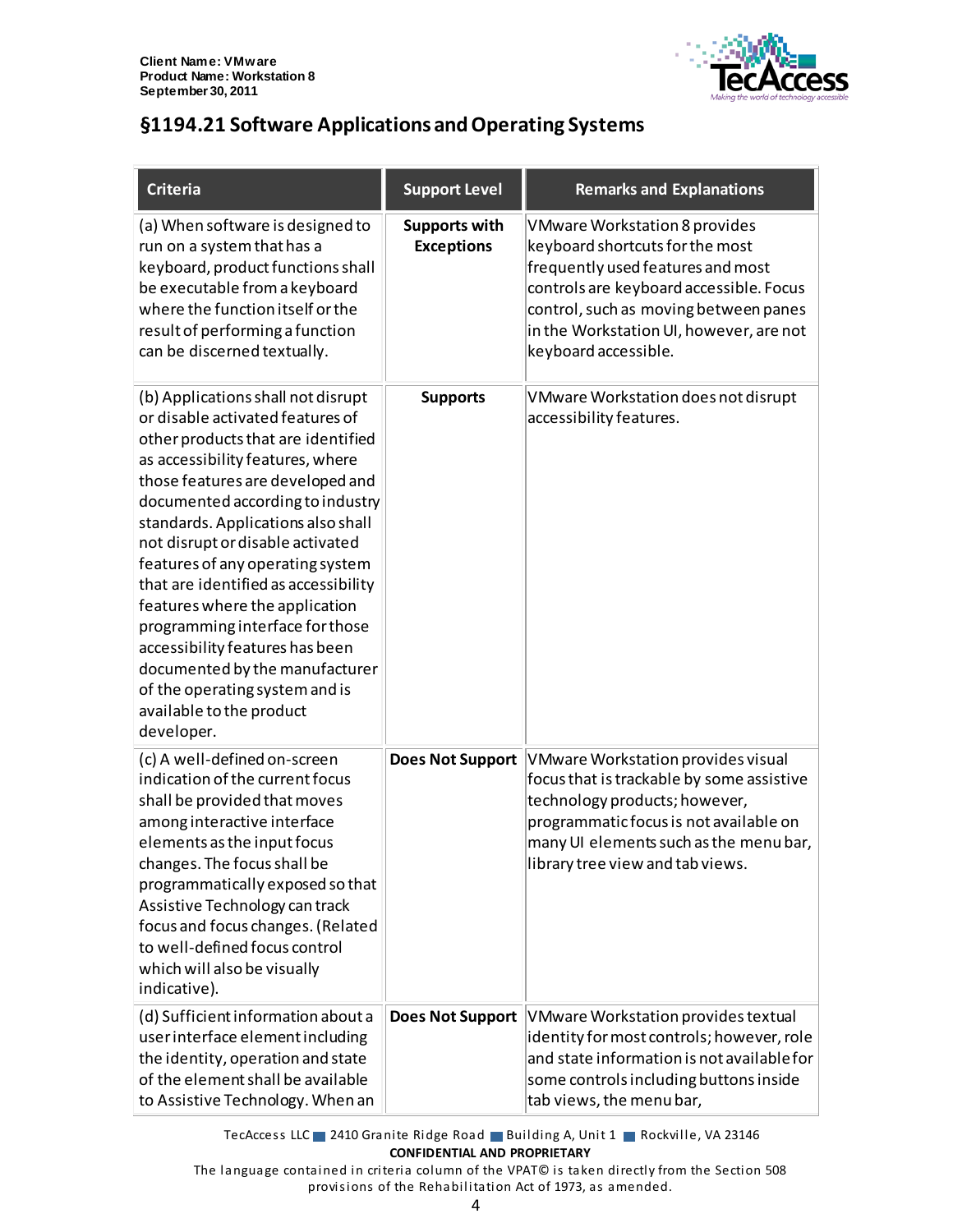

| <b>Criteria</b>                                                                                                                                                                                                                           | <b>Support Level</b>  | <b>Remarks and Explanations</b>                                                                |
|-------------------------------------------------------------------------------------------------------------------------------------------------------------------------------------------------------------------------------------------|-----------------------|------------------------------------------------------------------------------------------------|
| image represents a program<br>element, the information<br>conveyed by the image must also<br>be available in text.                                                                                                                        |                       | enabled/disabled state of menus and<br>unselected items in the library view.                   |
| (e) When bitmap images are used<br>to identify controls, status<br>indicators, or other programmatic<br>elements, the meaning assigned<br>to those images shall be<br>consistent throughout an<br>application's performance.              | <b>Supports</b>       | VMware Workstation uses images in a<br>consistent way.                                         |
| (f) Textual information shall be<br>provided through operating<br>system functions for displaying<br>text. The minimum information<br>that shall be made available is text<br>content, text input caret location,<br>and text attributes. | <b>Supports</b>       | VMware Workstation displays text using<br>standard operating system methods.                   |
| (g) Applications shall not override<br>user selected contrast and color<br>selections and other individual<br>display attributes.                                                                                                         | <b>Supports</b>       | VMware Workstation does not override<br>user selected contrast and color<br>selections.        |
| (h) When animation is displayed,<br>the information shall be<br>displayable in at least one non-<br>animated presentation mode at<br>the option of the user.<br>(Animation)                                                               | <b>Not Applicable</b> | VMware Workstation does not display<br>animation.                                              |
| (i) Color coding shall not be used<br>as the only means of conveying<br>information, indicating an action,<br>prompting a response, or<br>distinguishing a visual element.                                                                | <b>Supports</b>       | VMware Workstation does not use color<br>coding as the only means of conveying<br>information. |
| (j) When a product permits a user<br>to adjust color and contrast<br>settings, a variety of color<br>selections capable of producing a<br>range of contrast levels shall be<br>provided.                                                  | <b>Not Applicable</b> | VMware Workstation does not permit a<br>user to adjust color and contrast<br>settings.         |
| (k) Software shall not use flashing<br>or blinking text, objects, or other                                                                                                                                                                | <b>Supports</b>       | VMware Workstation does not blink or<br>flash.                                                 |

TecAccess LLC 2410 Granite Ridge Road Building A, Unit 1 Rockville, VA 23146 **CONFIDENTIAL AND PROPRIETARY**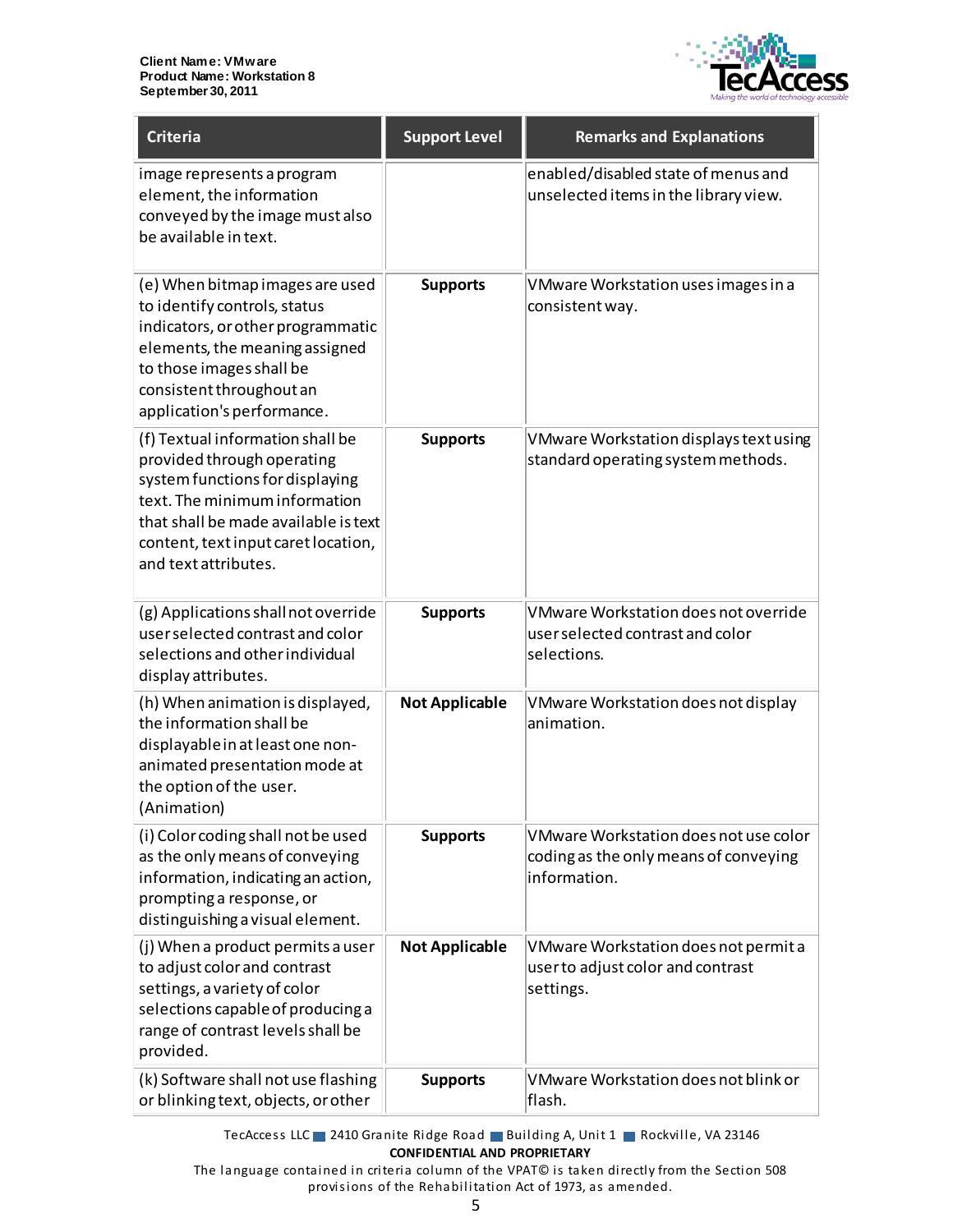

| <b>Criteria</b>                                                                                                                                                                                                                                                     | <b>Support Level</b>                      | <b>Remarks and Explanations</b>                                                                                                                                                                                                  |
|---------------------------------------------------------------------------------------------------------------------------------------------------------------------------------------------------------------------------------------------------------------------|-------------------------------------------|----------------------------------------------------------------------------------------------------------------------------------------------------------------------------------------------------------------------------------|
| elements having a flash or blink<br>frequency greater than 2 Hz and<br>lowerthan 55 Hz.                                                                                                                                                                             |                                           |                                                                                                                                                                                                                                  |
| (I) When electronic forms are<br>used, the form shall allow people<br>using Assistive Technology to<br>access the information, field<br>elements, and functionality<br>required for completion and<br>submission of the form, including<br>all directions and cues. | <b>Supports With</b><br><b>Exceptions</b> | Many forms in VMware Workstation are<br>accessible such as the preferences<br>dialog; however, some forms and<br>controls, such as the controls found on<br>the main tab views, are not accessible to<br>assistive technologies. |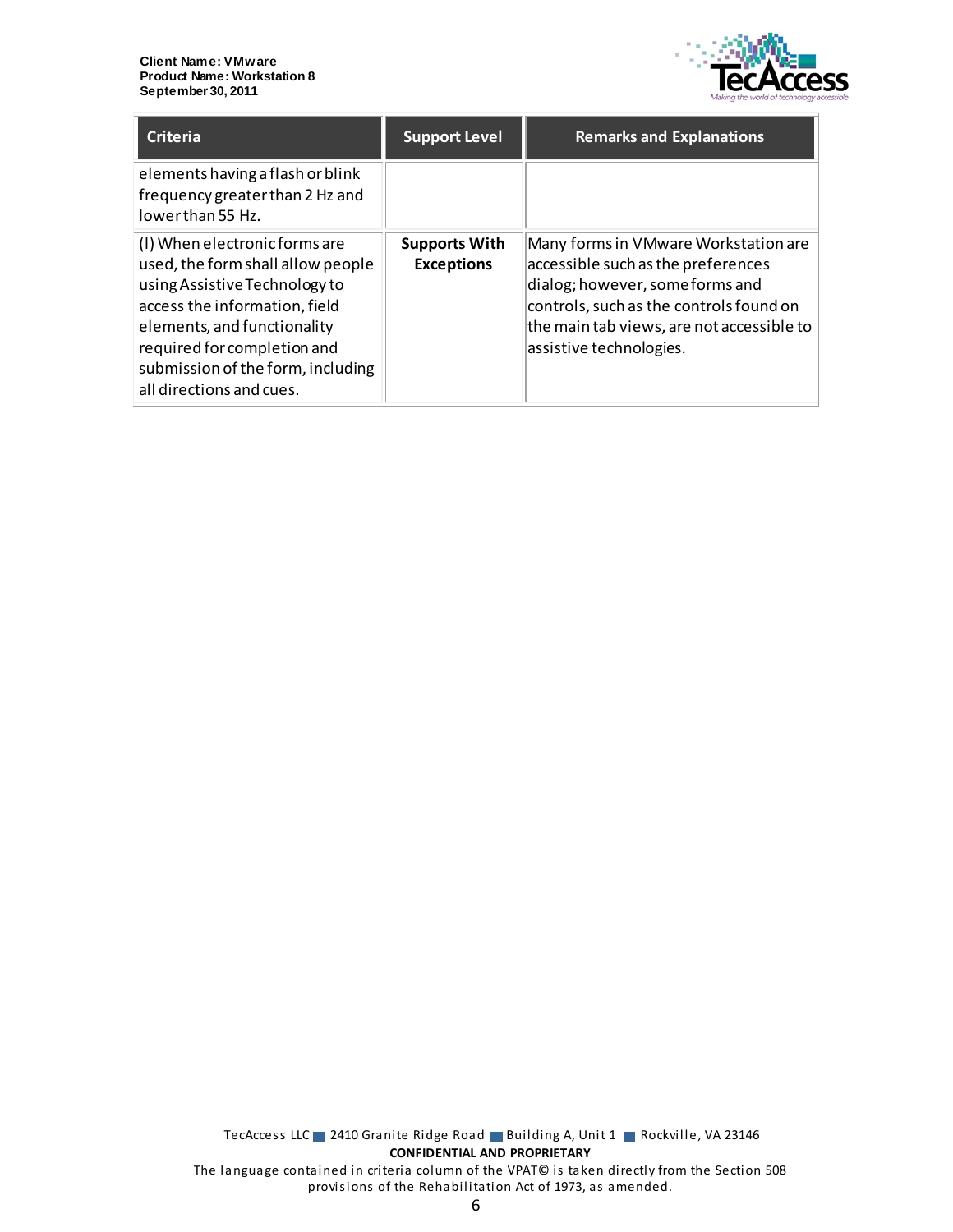

### <span id="page-6-0"></span>**§1194.31 Functional Performance Criteria**

| <b>Criteria</b>                                                                                                                                                                                                                                                                                                                     | <b>Support Level</b>    | <b>Remarks and Explanations</b>                                                                                                                                                                                                                                                                                              |
|-------------------------------------------------------------------------------------------------------------------------------------------------------------------------------------------------------------------------------------------------------------------------------------------------------------------------------------|-------------------------|------------------------------------------------------------------------------------------------------------------------------------------------------------------------------------------------------------------------------------------------------------------------------------------------------------------------------|
| (a) At least one mode of operation<br>and information retrieval that does<br>not require user vision shall be<br>provided, or support for Assistive<br>Technology used by people who<br>are blind or visually impaired shall<br>be provided.                                                                                        | <b>Does Not Support</b> | VMware Workstation does not make<br>use of standard controls in some areas<br>such as the menu bar and controls in<br>the main tab view. Some controls lack<br>full keyboard accessibility, thereby<br>making these controls inaccessible to<br>assistive technologies used by people<br>who are blind or visually impaired. |
| (b) At least one mode of operation<br>and information retrieval that does<br>not require visual acuity greater<br>than 20/70 shall be provided in<br>audio and enlarged print output<br>working together or independently,<br>or support for Assistive Technology<br>used by people who are visually<br>impaired shall be provided. | <b>Supports</b>         | VMware Workstation can be used by<br>people who are visually impaired and<br>related assistive technologies such as<br>screen magnification.                                                                                                                                                                                 |
| (c) At least one mode of operation<br>and information retrieval that does<br>not require user hearing shall be<br>provided, or support for Assistive<br>Technology used by people who<br>are deaf or hard of hearing shall be<br>provided                                                                                           | <b>Supports</b>         | Hearing is not required.                                                                                                                                                                                                                                                                                                     |
| (d) Where audio information is<br>important for the use of a product,<br>at least one mode of operation and<br>information retrieval shall be<br>provided in an enhanced auditory<br>fashion, or support for assistive<br>hearing devices shall be provided.                                                                        | <b>Not Applicable</b>   | Audio is not present.                                                                                                                                                                                                                                                                                                        |
| (e) At least one mode of operation<br>and information retrieval that does<br>not require user speech shall be<br>provided, or support for Assistive<br>Technology used by people with<br>disabilities shall be provided.                                                                                                            | <b>Supports</b>         | User speech is not required.                                                                                                                                                                                                                                                                                                 |
| (f) At least one mode of operation<br>and information retrieval that does<br>not require fine motor control or                                                                                                                                                                                                                      | <b>Supports</b>         | Fine motor control is not required to<br>use the application.                                                                                                                                                                                                                                                                |

TecAccess LLC 2410 Granite Ridge Road Building A, Unit 1 Rockville, VA 23146 **CONFIDENTIAL AND PROPRIETARY**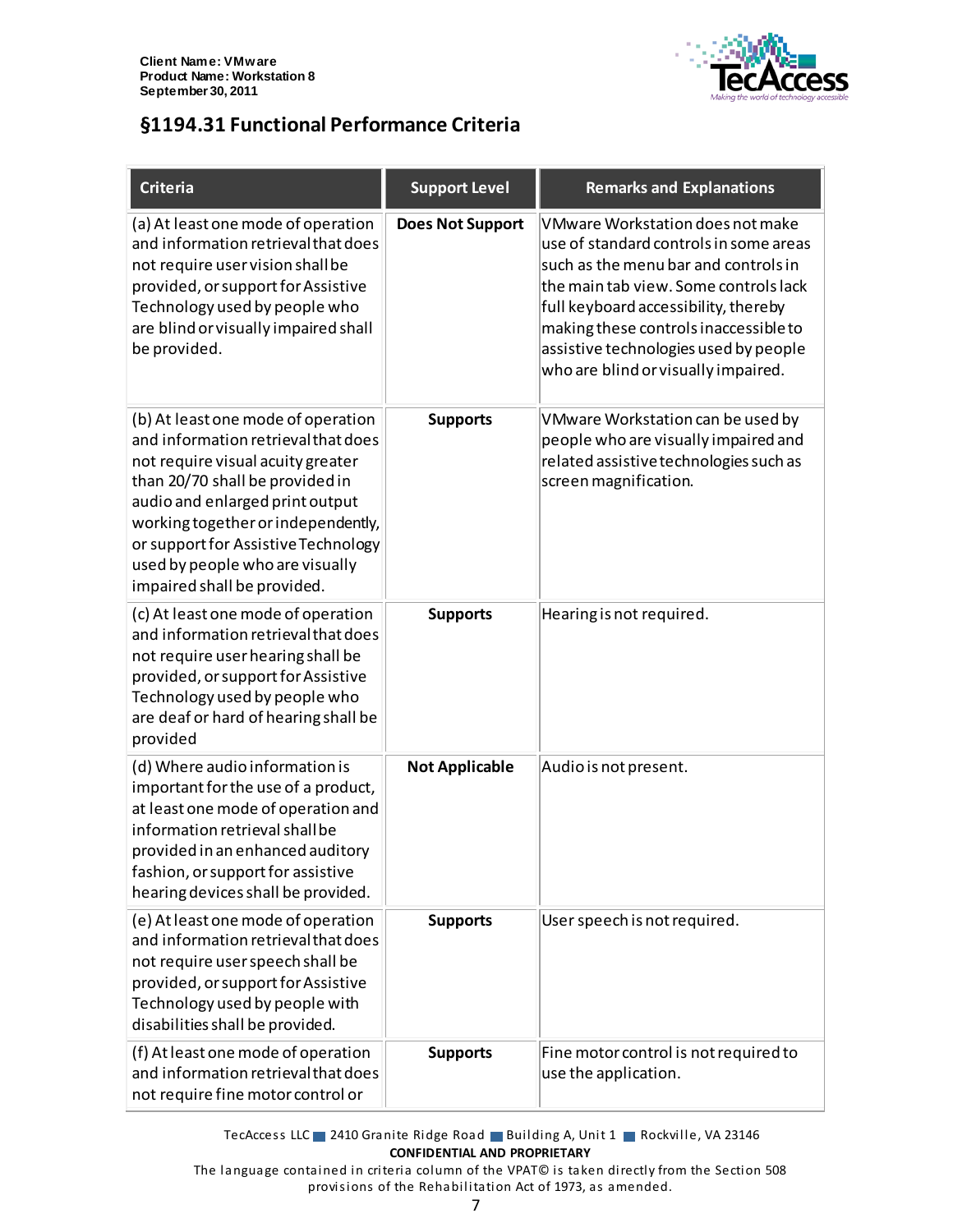

| <b>Criteria</b>                                                                                    | <b>Support Level</b> | <b>Remarks and Explanations</b> |
|----------------------------------------------------------------------------------------------------|----------------------|---------------------------------|
| simultaneous actions and that is<br>operable with limited reach and<br>strength shall be provided. |                      |                                 |

TecAccess LLC 2410 Granite Ridge Road Building A, Unit 1 Rockville, VA 23146 **CONFIDENTIAL AND PROPRIETARY** The language contained in criteria column of the VPAT© is taken directly from the Section 508 provisions of the Rehabilitation Act of 1973, as amended.